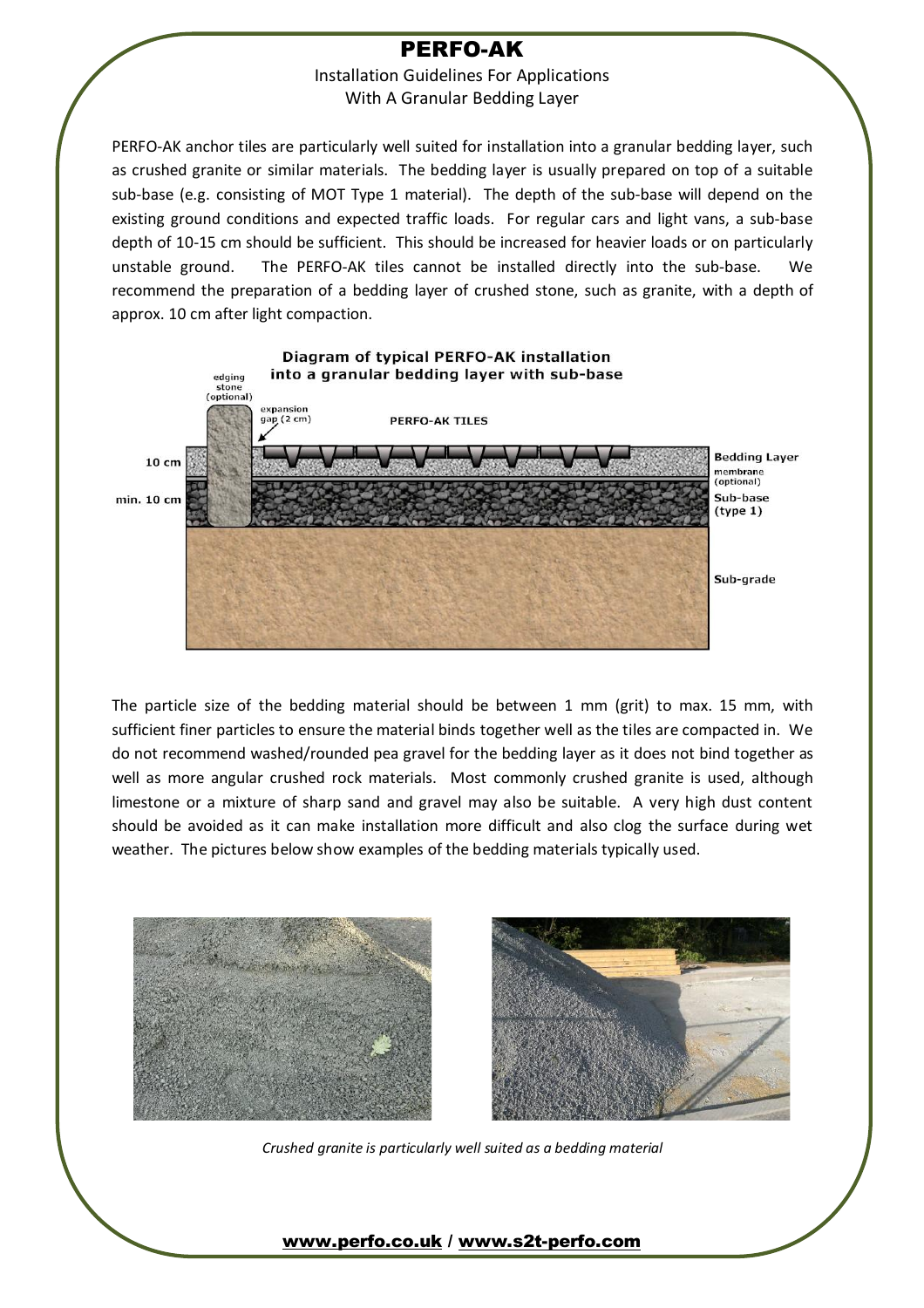

Preparing a 10 cm layer of finer bedding material (crushed granite 1-15 mm) on top of a type 1 sub-base. *The type 1 sub-base material isin the foreground, with the finer bedding layer in the background.* 

Once the bedding layer is prepared and lightly compacted, the first 3-4 rows of PERFO-AK mats should be clipped together in position. The integrated clips are snapped together using foot pressure or a rubber mallet. Angles are achieved by offsetting the clips or cutting the mats.





*Laying out the PERFO-AK mats PERFO-AK mats being clipped together*

The first 2-3 rows are then compacted into the bedding layer row by row. Initial compaction of the tiles should be carried out with either trench compactors (rammers) or a heavy duty wacker plate (approx. 750 kg). Lightweight wacker plates are not suitable. We do not recommend laying out the entire area with PERFO-matting before beginning with compaction. Instead the area should be gradually built up and compacted row by row.



*750 kg forward/reverse wacker plate Rammer (trench compactor)*

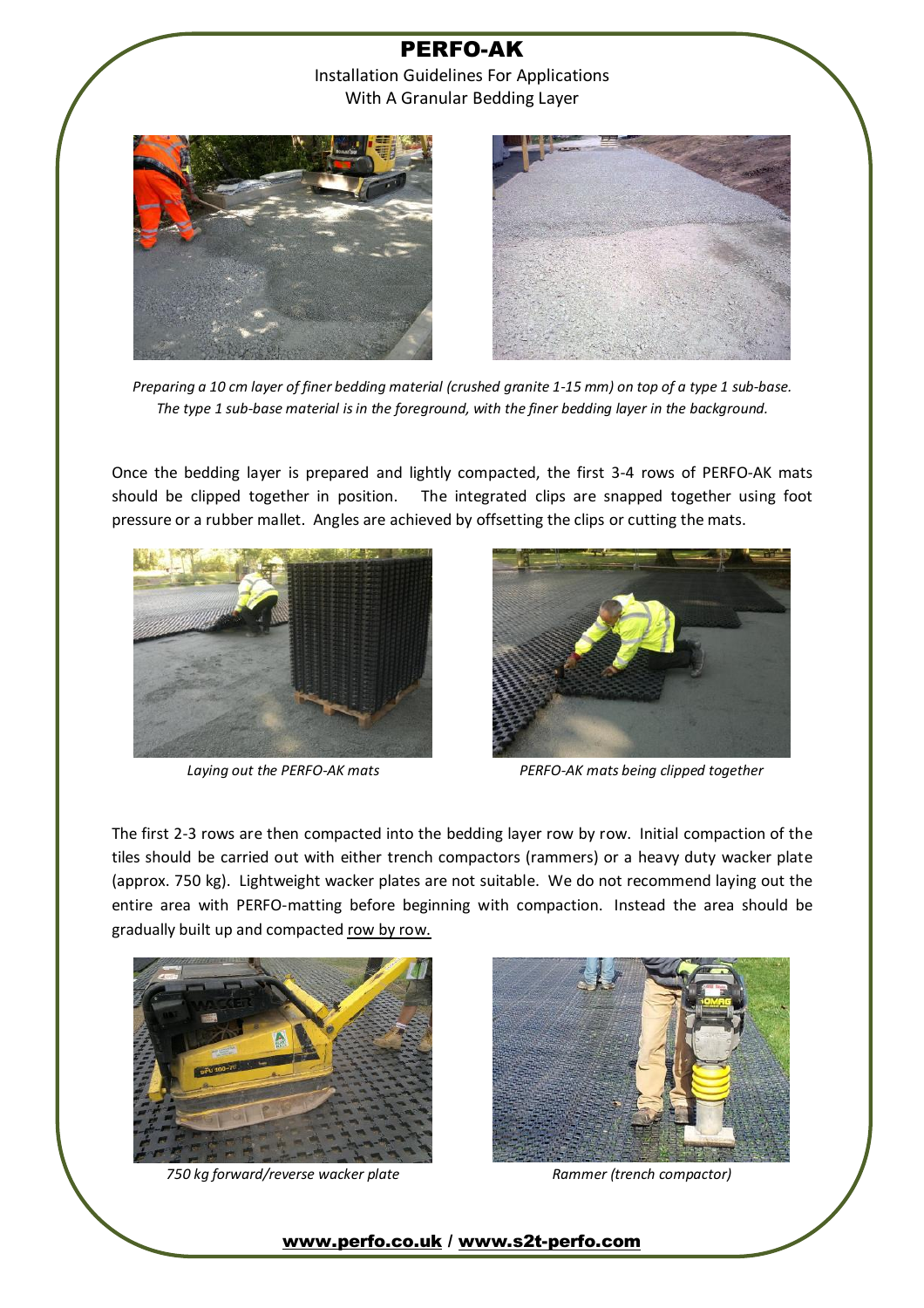## **PERFO-AK**

#### Installation Guidelines For Applications With A Granular Bedding Layer

Subsequently the area can be rolled with a tandem vibrating roller which should have an operating weight of at least 4-5 tonnes (or heavier). We recommend that the bedding layer is moistened before compaction to help binding and to avoid too much dust is generated. The area must be thoroughly compacted to ensure a durable and stable surface is created.





*5 tonne tandem vibrating roller subsequently used for further compaction of the reinforced area.* 

During the compaction process most of the voids in the top surface of the PERFO-AK tile will fill up with material from the bedding layer, so that minimal back-filling will be necessary, if at all. However the top surface of the PERFO matting can be "dressed" with additional crushed stone or gravel following the compaction process, if desired.



*PERFO-AK after compacting into bedding layer Finished car park surface*



An expansion gap of 1-2 cm should be left between the edge of the PERFO matting and any immoveable objects, such as curb stones or man-hole covers. This will minimize the risk of edges lifting during hot periods or due to lateral forces. The tiles can be cut with a disc cutter or saw.





*1-2 cm expansion gap should be left between the edge of the PERFO matting and immoveable objects*